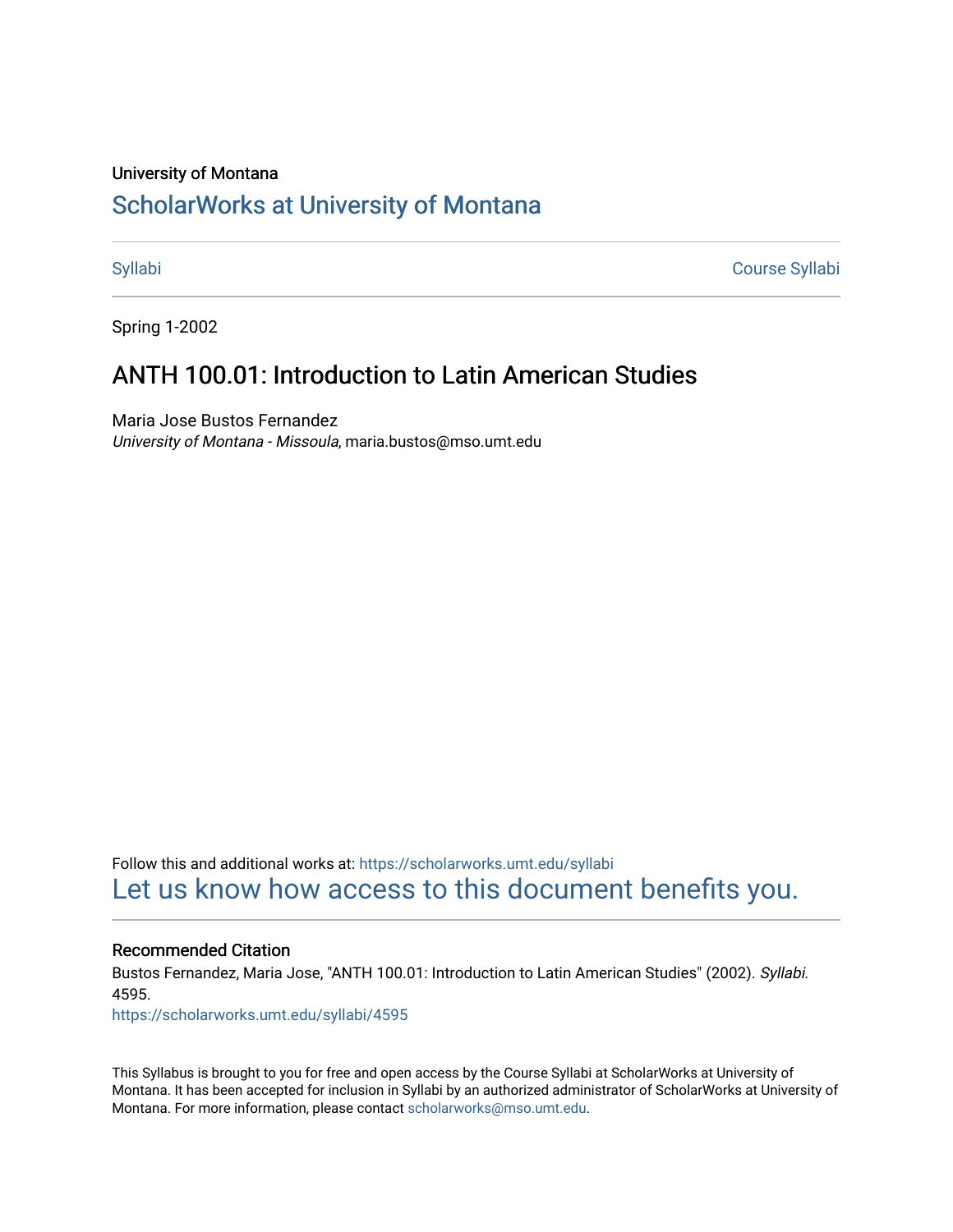Spring 2002 FLLG100/ANTHRO100 Introduction to Latin American Studies Professor Maria Jose Bustos Fernandez Liberal Arts 437 Phone: 243-4002 E-mail: dalila@selway.umt.edu

# **Required texts**:

-Mark Rosemberg & Douglas Kincaid. Americas. An Anthology. New York: Oxford University Press, 1992.

-Bernadetter Orr. Americas. Study Guide. New York: Oxford University Press, 1993.

-FAC Pac. For sale at UM Bookstore.

- Assigned WEB pages on the Internet. Information through course list FLL100. Instructions on how to sign up to be given in class.

# **Optional**:

- Thomas Skidmore. Modern Latin America. New York: Oxford University Press, 1997. (This text will also be available on RESERVE. I will place more than one copy of this important textbook. As copies might come from different editions, you will need to check page numbers before doing readings.)

The assigned readings for class are minimum requirements for the course. You should supplement topics with suggested readings recommended at the end of each unit. You should also check periodicals and publications on Latin American issues available in Mansfield Library: Recommended:

- Latin American Research Review.
- All the 980 section in the Library.
- The Cambridge History of Latin America.
- Journal of Latin American Studies.

# **Course content and organization**:

This course is a multi disciplinary survey and introduction to Latin America from pre-Columbian times to the present. It does not require previous background in the subject area and it aims to give a strong a varied basis for students who either will continue taking other classes in Latin America studies or are interested in relating Latin American contemporary social issues to those in other areas. After examining the main historical developments, starting with a description of the principal pre-Columbian societies and continuing with an exploration of the impact, cultural and ideological dimensions of the conquest and the way of life of colonial societies , we will look closely at specific problems Latin Americans have faced in the twentieth century and at contemporary issues which constitute the challenge for the present millennium such as ethnicity, migration, processes of urbanization, popular culture, changing roles of women, the increasing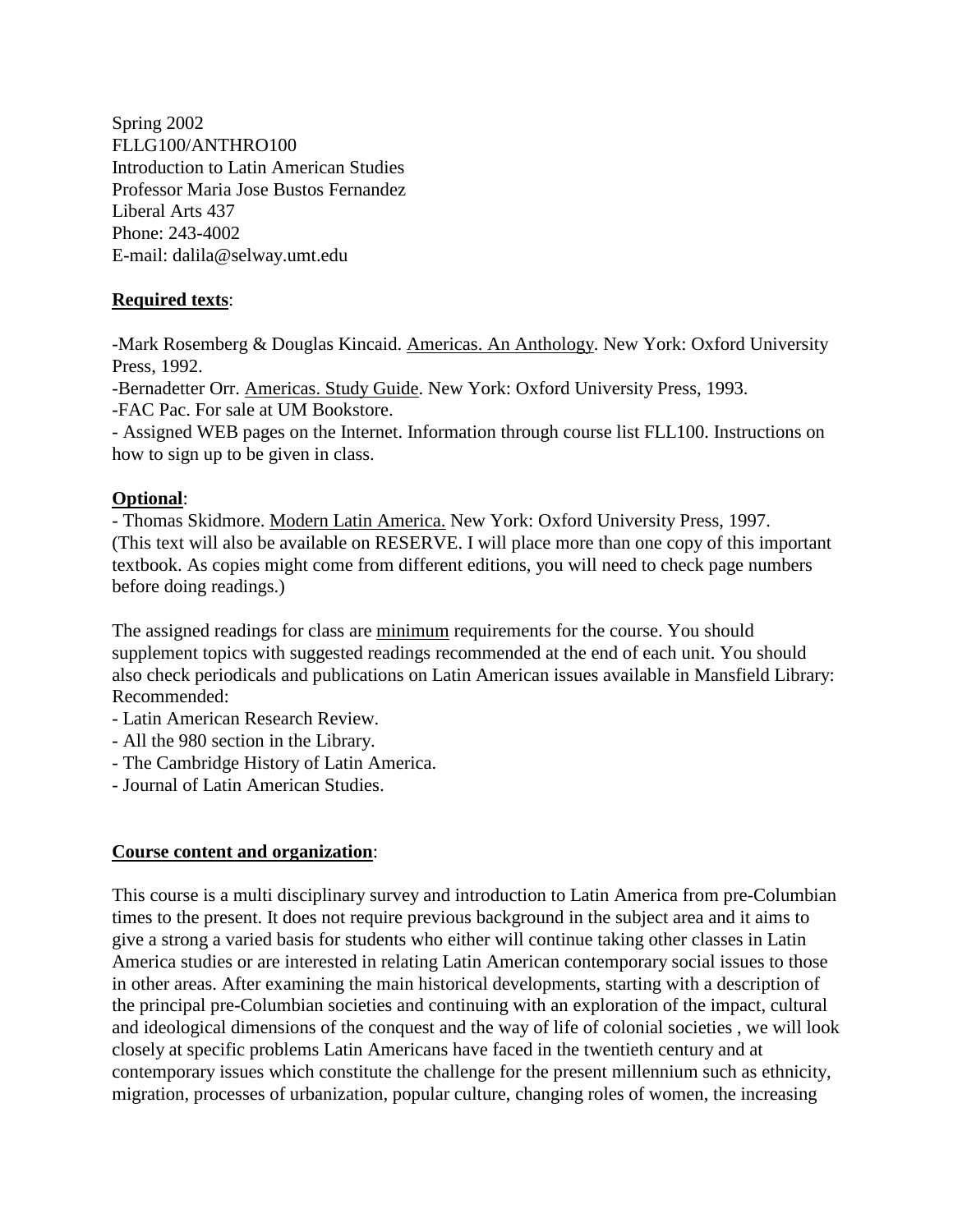economic pressures and the Latin American presence in the United States.

We will be watching several videos over the semester from the series **AMERICAS** Most of the videos will be watched as assignments at the Language Lab (Liberal Arts 104) and will also be placed on Reserve at Mansfield Library. There are going to be set times to watch the videos. If for any reason you are unable to watch the videos at the assigned time you may go to the Language Lab and watch it on our own while the video is at the lab. When we advance into the next unit, the videos will be returned to Mansfield Library and placed on Reserve. There are monitors at Mansfield Library for you to watch the videos. **Students are expected to have watched the videos before coming to class**.

A viewing schedule will be distributed shortly once arrangements are made with the FLL Language Lab.

# **Class preparation:**

- There will be discussion e-mail group for this class. To subscribe to this list you need to send and electronic message **to**: majordomo@majordomo.umt.edu

In the text of the message you need to write: subscribe fll100

- You need to check for message before coming to class. Announcements, assignments, class outlines, questions to answers, links to important sites on the Internet will be posted. This e-mail group will be an essential part of our class. If you don't have an email address, please stop by at CIS (Liberal Arts Building 139 or call243-4357 to find out how to open one.

- Do all readings. Prepare to participate in class actively, asking questions, bringing comments etc.

- Watch the video that corresponds to the Unit we are working on.

- Write notes, questions, comments, class notes etc. in your LAS notebook, indicating the number of class. This will facilitate my evaluating you daily work at the end of the semester.

- Get the phone numbers of two or three classmates and call them if you miss a class.

# **Evaluation:**

| Class attendance and participation: | 20\%                   |
|-------------------------------------|------------------------|
| Mid-term exam                       | 30%                    |
| Final Exam                          | 30%                    |
| <b>Book Review</b>                  | 20% (Minimum 5 pages). |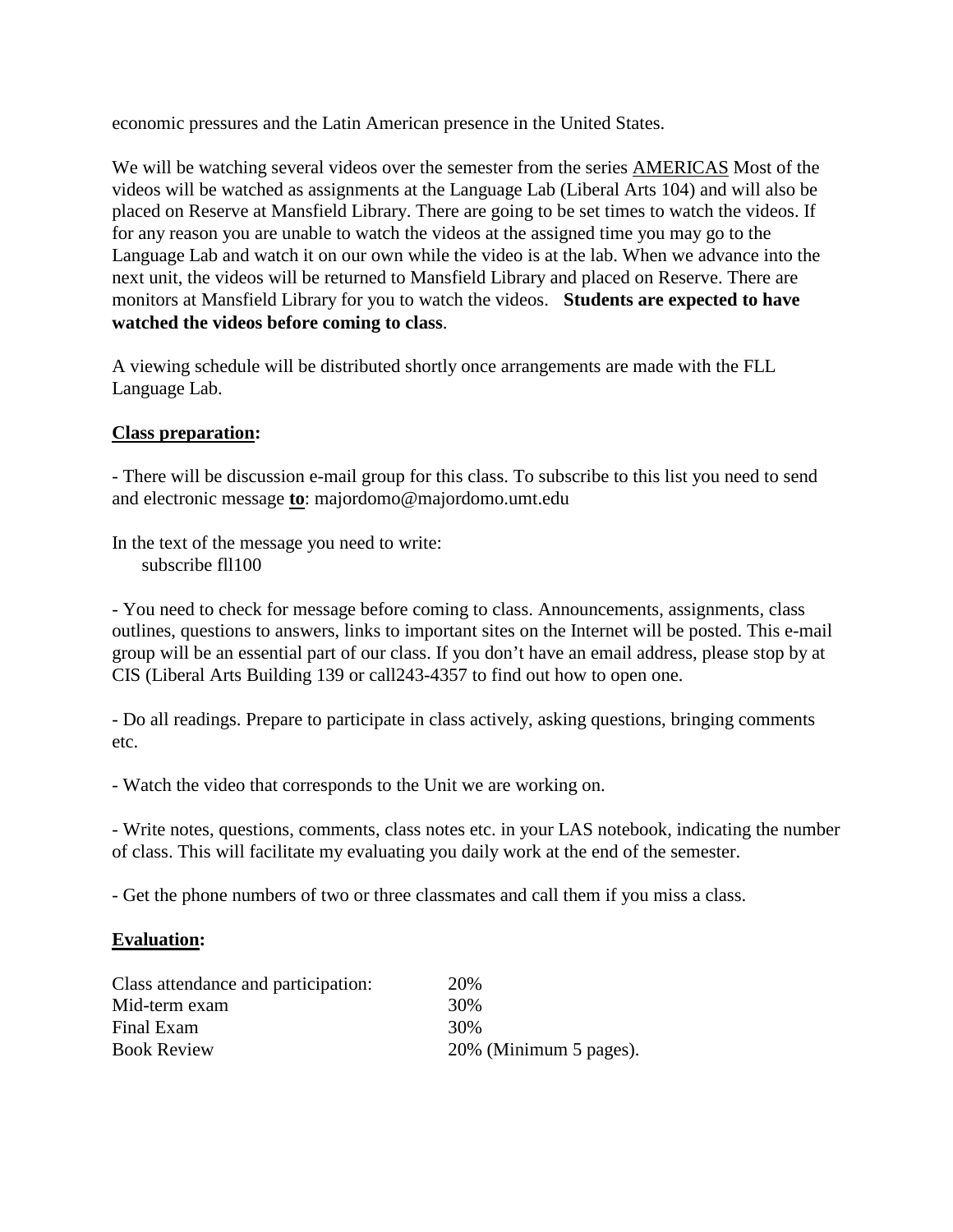Tentative schedule:

#### January:

- **29: Class 1.** Introduction to the course. Books. Videos. Syllabus. Getting Acquainted Homework: Read: Unit 1. (Anthology and Study Guide). Read Fac Pac: Prologue Modern Latin America. Write main ideas to develop in this class. Any other ideas that may interest you.
- **31: Class 2** Unit 1. Discussion of readings. Unit 1. The Introduction. Homework: Read Unit 2. Study Guide. Read FAC Pac: Modern Latin America: Chapter 1: The colonial foundations: 1492-1880.

#### February:

\_\_\_\_\_\_\_\_\_\_\_\_\_\_\_\_\_\_\_

\_\_\_\_\_\_\_\_\_\_\_\_\_\_\_\_\_\_\_\_

\_\_\_\_\_\_\_\_\_\_\_\_\_\_\_\_\_\_\_\_\_

 $\overline{\phantom{a}}$  , where  $\overline{\phantom{a}}$  , where  $\overline{\phantom{a}}$  ,  $\overline{\phantom{a}}$  ,  $\overline{\phantom{a}}$  ,  $\overline{\phantom{a}}$  ,  $\overline{\phantom{a}}$  ,  $\overline{\phantom{a}}$  ,  $\overline{\phantom{a}}$  ,  $\overline{\phantom{a}}$  ,  $\overline{\phantom{a}}$  ,  $\overline{\phantom{a}}$  ,  $\overline{\phantom{a}}$  ,  $\overline{\phantom{a}}$  ,  $\overline{\phantom{a}}$  ,

- **5. Class 3** Unit 2. Conquest and colonial times. Legacies of empire: from Conquest to Independence. HW: Selected reading form Anthology. (Check electronic class list).
- **7. Class 4** Unit 2. Conquest and Colonial times. Nineteenth Century and Independence.
- **12. Class 5** Conquest and Colonial times. Review. HW: Read Fac Pac: Modern Latin America The transformation of Modern Latin America. (1880-1990's).
- **14. Class 6** Unit 3. The garden of forking paths. Dilemmas of national development. Case study: Argentina. We will watch Video "The garden of forking paths in class"
- **19. Class 7** Unit 3. Dilemmas of national development. Argentina. HW: Readings form Anthology. Unit 3.
- **21. Class 8** Unit 3. Dilemmas of national development. Other countries. HW: Watch Video "Capital Sins" at Language Lab or at the Library.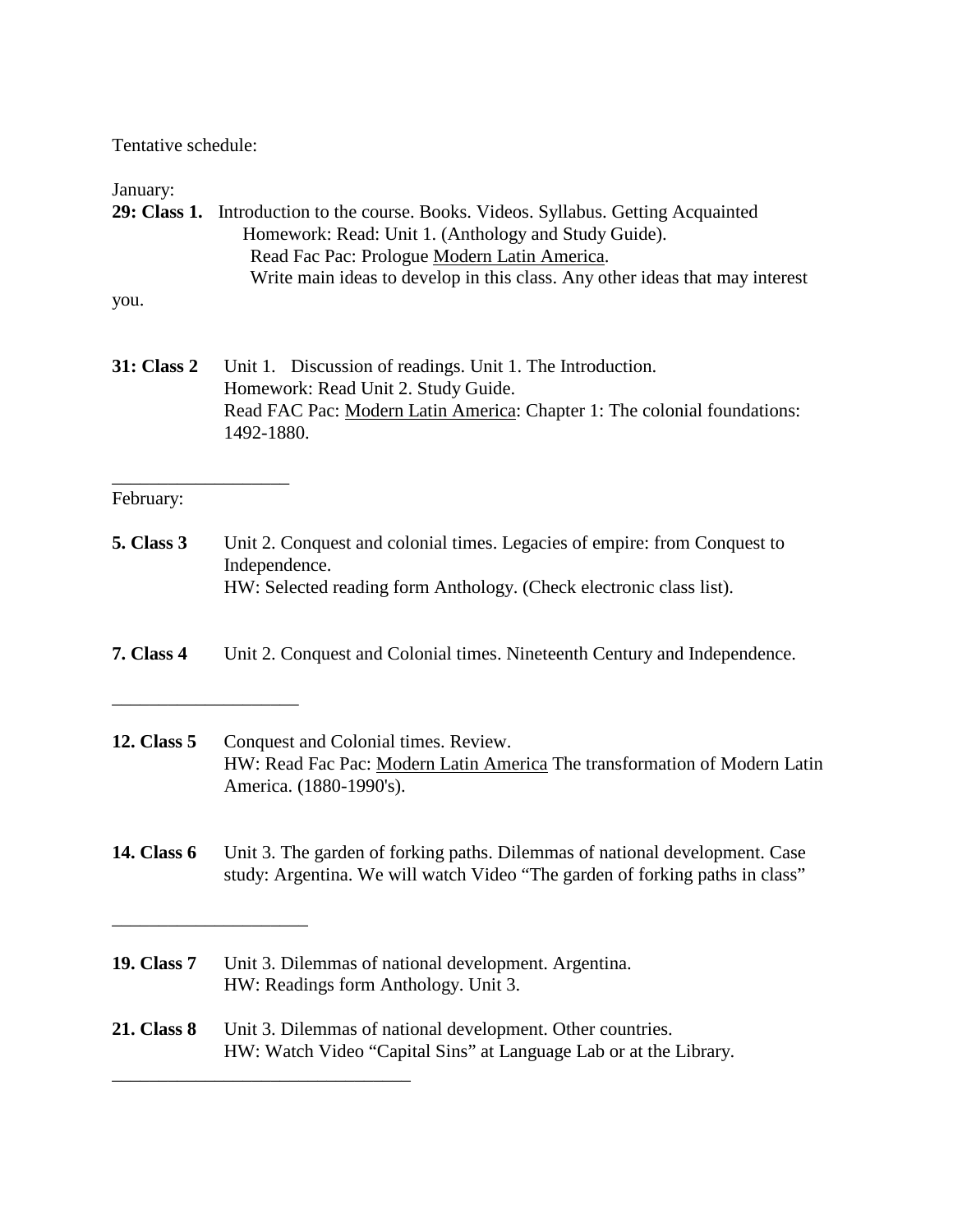| 26. Class 9. | Unit 4. Authoritarianism and democratization. Case study: Brazil.<br>Introduction to Anthology.<br>HW: Readings form Anthology.                           |  |  |  |  |
|--------------|-----------------------------------------------------------------------------------------------------------------------------------------------------------|--|--|--|--|
|              | <b>28. Class 10.</b> Discussion of Readings form Anthology.<br>HW: Watch Video "Continent on the move" Migration in Latin America.<br>Case study: Mexico. |  |  |  |  |

# **March**

**5. Class 11** Discussion of migration. Brief outline of Mexican history. Study Guide., Introduction to Anthology. Migration: its causes and effects.

#### **7. Class 12 MID-TERM EXAM**

\_\_\_\_\_\_\_\_\_\_\_\_\_\_\_\_\_\_\_\_\_\_\_\_\_\_\_\_\_\_\_\_\_\_\_\_\_\_

**12. Class 13** Unit 6. "Migrations of the Heart"**.** Color, class and identity. Case studies: Bolivia,

Domin ican Republ ic, and Haiti. We will watch the video in class.

**14. Class 14.** Unit 6. Discussion of Study Guide and Introduction to Anthology. HW: Readings from Anthology.

#### SPRING BREAK

**26. Class 15** Unit 6. Discussion of Readings from Anthology.

**\_\_\_\_\_\_\_\_\_\_\_\_\_\_\_\_\_\_\_\_\_\_\_\_\_\_\_\_\_\_\_\_\_\_\_\_\_\_\_\_\_**

\_\_\_\_\_\_\_\_\_\_\_\_\_\_\_\_\_\_\_\_\_\_\_\_\_\_\_\_\_\_\_\_\_\_\_\_\_\_\_\_\_

**28. Class 16** Women in Latin America. In Women's hands. Case study: Chile. HW: Watch the video "In Women's Hands". Readings from Anthology.